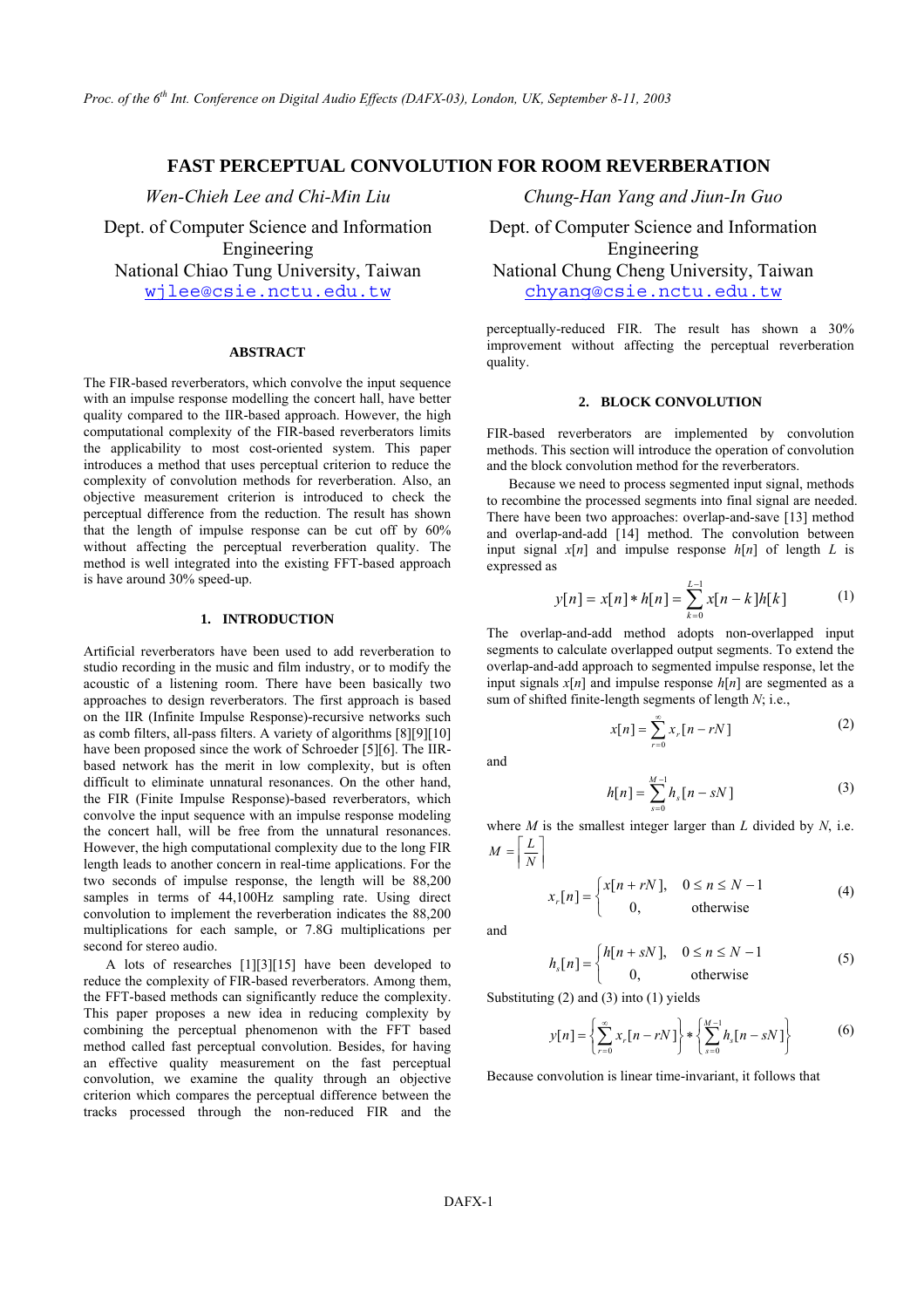*Proc. of the 6th Int. Conference on Digital Audio Effects (DAFX-03), London, UK, September 8-11, 2003* 

$$
y[n] = \sum_{r=0}^{\infty} \sum_{s=0}^{M-1} x_r [n - rN] * h_s [n - sN]
$$
  
= 
$$
\sum_{r=0}^{\infty} \sum_{s=0}^{M-1} y_{r,s} [n - rN - sN]
$$
 (7)

where

$$
y_{r,s}[n] = x_r[n] * h_s[n] \quad \text{for } 0 \le n < 2N - 1 \tag{8}
$$

In overlap-and-add method, the convolution of each pair of small blocks can be transformed to DFT domain and perform multiplications on DFT domain. Since the complexity of the specific sizes of DFT can be reduced from  $O(N^2)$  to  $O(N \log N)$  by FFT algorithms, these algorithms can perform the convolution with significant speed improvement.

#### **3. FAST PERCEPTUAL CONVOLUTION**

The fast perceptual convolution we proposed is to reduce the computational complexity required by FIR-based reverberators. There have been research [15] trying to reduce the complexity by modifying the impulse response through perceptual criterion. However, that approach adopts the time-domain method that can not be jointly combined with the FFT-based approach to have complexity merit. The fast perceptual convolution proposed in this paper reduces the multiplications needed in frequencydomain and can be integrated well with the FFT-based convolution methods to have lower complexity.

#### **3.1. Block Convolution Performed through FFT**

We discussed that the linear convolution of a long impulse response, we can separate both input signal  $x[n]$  and impulse response  $h[n]$  into blocks. The convolution for each pair of input signal block  $x_r[n]$  and impulse response block  $h_s[n]$  can be implemented with the FFT with 2*N*−1 points. We adopt for complexity evaluation based on radix-2 FFT and 2*N*-point FFT instead of (2*N*−1)-point FFT.

Since the convolution in time domain is equivalent to the multiplication in frequency domain, (8) can be written as

$$
Y_{r,s}[k] = X_r[k]H_s[k], \text{ for } 0 \le k < 2N \tag{9}
$$

where  $Y_r$ <sub>s</sub> $[k]$ ,  $X_r[k]$  and  $H_s[k]$  are the 2*N*-point FFT of  $y_r$ <sub>s</sub> $[n]$ ,  $x_r[n]$ and  $h_s[n]$ , respectively. Let  $p=r+s$ . (7) is rewritten as

$$
y[n] = \sum_{p=s}^{\infty} \sum_{s=0}^{M-1} y_{p-s,s} [n - pN]
$$
  
= 
$$
\sum_{p=s}^{\infty} \sum_{s=0}^{M-1} x_{p-s} [n - (p-s)N] * h_s [n - sN]
$$
 (10)

Define

$$
y_p[n] = \sum_{s=0}^{M-1} y_{p-s,s}[n-pN]
$$
  
= 
$$
\sum_{s=0}^{M-1} x_{p-s}[n-(p-s)N]*h_s[n-sN]
$$
 (11)

Hence,

$$
y[n] = \sum_{p=s}^{\infty} y_p[n] \tag{12}
$$

The nonzero values of  $y_p[n]$  are only in the time interval  $[pN,$ *pN*+2*N*−2]. Let *n'* = *n* − *pN*, we have

$$
y_p[n' + pN] = \sum_{s=0}^{M-1} y_{p-s,s}[n'] \tag{13}
$$

Performing 2*N-*point FFT on (11) within the nonzero interval [0, 2*N*−1] leads to

$$
Y_p[k] = \sum_{s=0}^{M-1} Y_{p-s,s}[k]
$$
  
= 
$$
\sum_{s=0}^{M-1} X_{p-s}[k]H_s[k], \text{ for } 0 \le k < 2N-1
$$
 (14)

The fast convolution is summarized as follows:

- Step 1: Store the FFT data of the segmented impulse response,  $H_s[k]$ .
- Step 2: Execute 2*N*-FFT on the segmented input signals to obtain *Xr*[*k*].
- Step 3: Multiply and add the two FFT data according to (14). The number of multiplications and additions is both *M*+*M*/*N* for each input sample.
- Step 4: Perform inverse FFT to have the segmented data  $y_p[n]$ .
- Step 5: Overlap and add all the segmented  $y_p[n]$  to have the final  $y[n]$  according to (14). The overlapping factor is 1 and hence has the complexity one.



Figure 1: *Block diagram of fast convolution*

The block diagram of the fast convolution is illustrated in *Figure 1*. The complexity of multiplications in fast convolution is 2FFT(2*N*)/*N*+*M*+*M*/*N*.

### **3.2. Perceptual Convolution**

The threshold in quiet is the threshold to characterize the minimum amount of energy needed in human hearing system in a noiseless environment. One well known threshold is the one made by Painter and Spanias [2]. The threshold provides the potential to sparse the  $H_s[k]$  and hence reduces the complexity.

Consider (14), the output signal  $Y_p[k]$  will not be perceptible if the energy is lower than the threshold in quiet. That is

$$
Y_p[k] \le Th[k]. \tag{15}
$$

where *Th*[*k*] is the threshold in quiet for a frequency *k*. Substituting (14) to (15) leads to

$$
\sum_{s=0}^{M-1} X_{p-s}[k]H_s[k] \le Th[k], \text{ for } 0 \le k < 2N - 1 \qquad (16)
$$

Assume the signal magnitude is lower than *ρ*, (16) is reduced to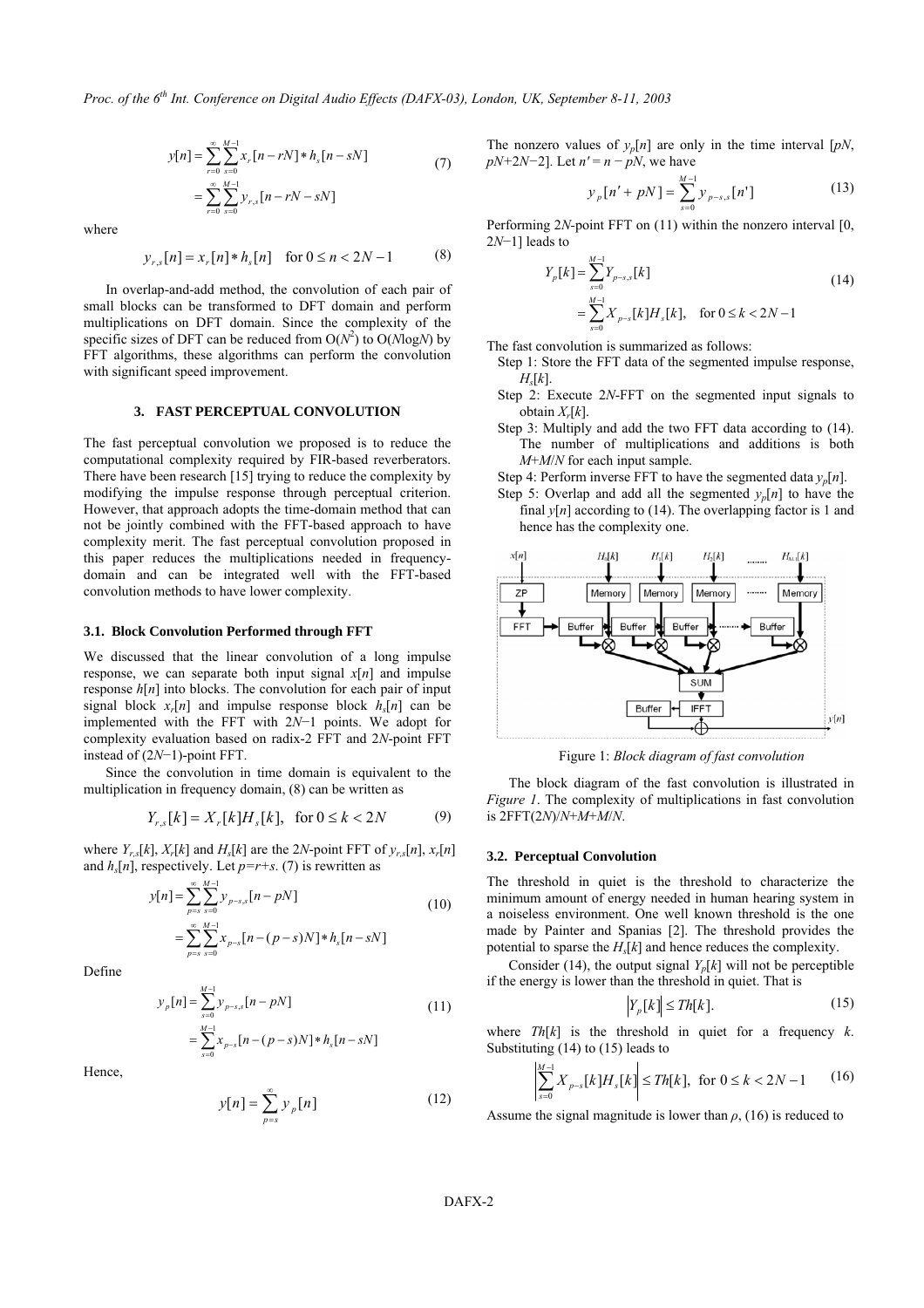$$
\left| \sum_{s=0}^{M-1} X_{p-s}[k] H_s[k] \right|
$$
\n
$$
\leq \rho \left| \sum_{s=0}^{M-1} H_s[k] \right| \leq Th[k], \text{ for } 0 \leq k < 2N-1
$$
\n
$$
(17)
$$

The sufficient condition for the above inequality on  $|H_s[k]|$  is

$$
|H_s[k]| \le \frac{Th[k]}{M\rho}, \quad \text{for } 0 \le k < 2N - 1 \tag{18}
$$

In other words, we can directly truncate the small values of  $|H_s[k]|$  into zeros to reduce the complexity according to (18). *Figure 2* illustrates the spectrum for all the segmented impulse responses. The higher frequency part will decay faster than lower frequency part. *Figure 4* is the resulted spectrum after the sparse process according to (18). The block diagram of fast perceptual convolution is shown in *Figure 3*.



Figure 2: *Spectrum of the impulse response recorded from St. John Lutheran Church*

Table 1: *Percentage of eliminated frequency domain multiplications of each impulse response when the block size is set to 4,096*

| Impulse                  | St John                                                                            | Foellinger                                                                                                                     | <b>Bethel</b>                                                                                        | Meyerson                                                         |
|--------------------------|------------------------------------------------------------------------------------|--------------------------------------------------------------------------------------------------------------------------------|------------------------------------------------------------------------------------------------------|------------------------------------------------------------------|
| Response                 | Lutheran                                                                           | <b>Great Hall</b>                                                                                                              | Church                                                                                               | <b>Concert Hall</b>                                              |
| Eliminated<br>Percentage | 61.47%                                                                             | 59.33%                                                                                                                         | 60.99%                                                                                               | 62.79%                                                           |
| x[n]<br>ZP<br>FFT        | $H_{\alpha}[k]$<br>Perceptual<br>Sparse Processing<br>$H_0[k]$<br>Memory<br>Buffer | $H_1[k]$<br>Perceptual<br>Sparse Processing<br>$H_2[k]$<br>H'[k]<br>Memory<br>Buffer<br>Buffer<br>SUM<br>Buffer<br><b>IFFT</b> | $H_2[k]$<br><br>Perceptual<br>Sparse Processing<br><br>$H'_{M,1}[k]$<br>Memory<br>********<br>Buffer | $H_{ML}[k]$<br>Perceptual<br>Sparse Processing<br>Memory<br>y[n] |

Figure 3: *Block diagram of fast perceptual convolution*

*Table 1* shows the percentage of eliminated frequency domain multiplications of 4 different impulse responses. For those impulse responses, we can eliminate more than 50% of multiplications in frequency domain. For some blocks, we can remove the multiplications for the whole block. *Figure 4* shows the same impulse response as that in *Figure 2* after removing ignored frequencies.



Figure 4: *Spectrum of the impulse response of St. John Lutheran Church after applying the perceptual threshold* 



Figure 5: *Comparison of fast perceptual convolution and fast convolution when the length impulse response is 2 seconds*

## **3.3. Results**

Assuming that we can remove 60% of multiplications in frequency domain, we can calculate the number of multiplications needed for fast perceptual convolution by modifying the complexity from fast convolution as illustrated in *Figure 5*. From the result, the fast perceptual convolution requires about 98 real multiplications per sample to convolve with 88,200 samples of impulse response.

To evaluate the improvement in real-time systems, we built an experiment application to help evaluate the test. The application uses two methods, the fast perceptual convolution and fast convolution, to process some samples for comparison. The input block size is set to 4,096. And the test is to process single channel,  $4,096 \times 20,000 = 81,920,000$  samples of input, which is about 30 minutes of samples with 44,100Hz sampling rate. The test is run on a PC with 1GHz Pentium *!!!*. The result is listed in *Table 2*.

*Table 2* shows that the fast perceptual convolution can reduce about 30% complexity as compared with the fast convolution in real applications.

| Time in ms                        | St John<br>Lutheran | Foellinger<br><b>Great Hall</b> | <b>Bethel</b><br>Church | Meyerson<br>Concert<br>Hall |
|-----------------------------------|---------------------|---------------------------------|-------------------------|-----------------------------|
| Fast<br>convolution               | 89469               | 88027                           | 84692                   | 82549                       |
| Fast<br>perceptual<br>convolution | 59566               | 61057                           | 58694                   | 57032                       |
| Improved<br>Ratio                 | 33.42%              | 30.64%                          | 30.70%                  | 30.91%                      |

Table 2: *Comparison of fast perceptual convolution and fast convolution*